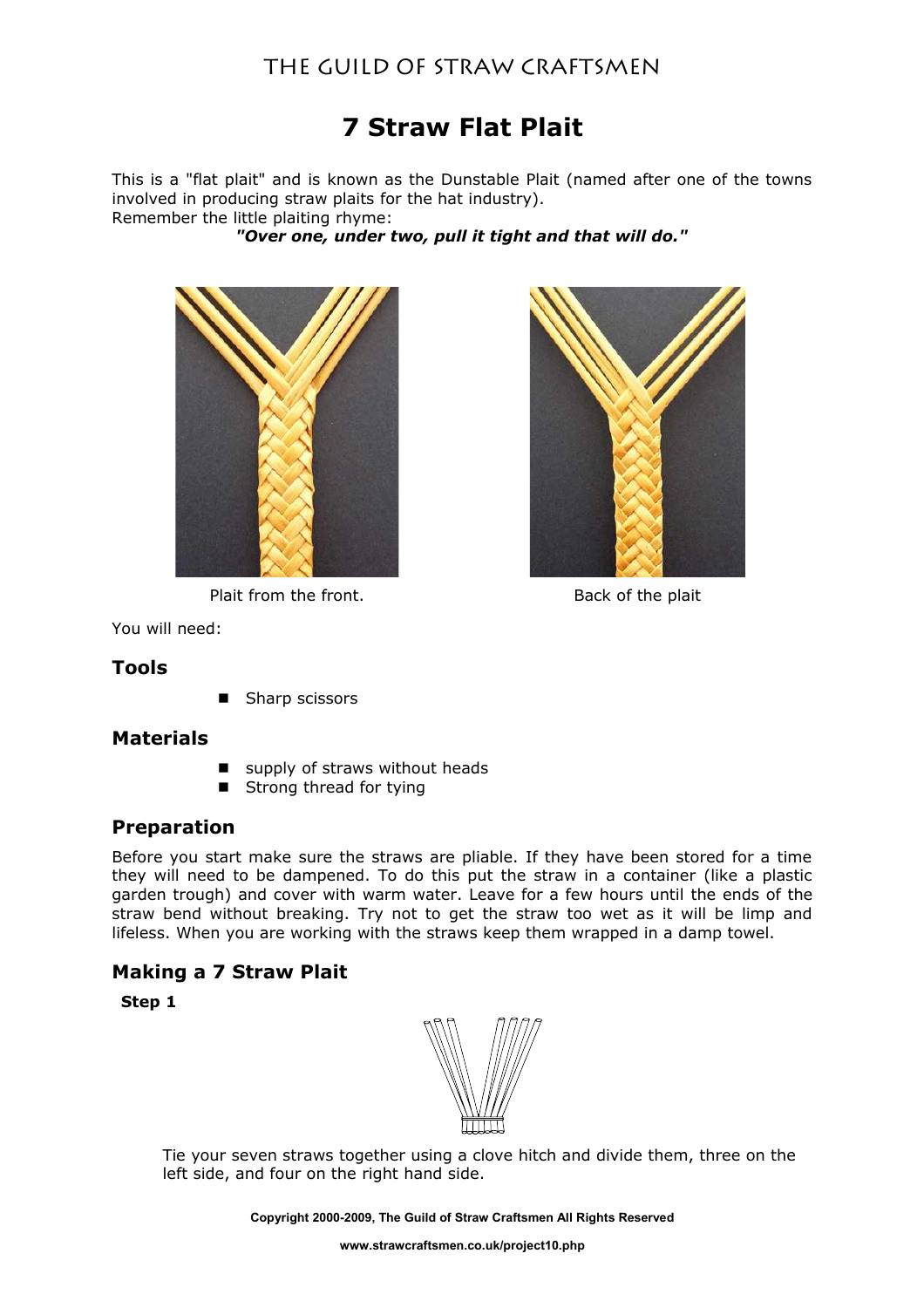**Step 2**



With the group of four, take the very outside straw on the right, pass it over the next one, then under the next two, so that it goes over to the left and becomes the inside straw of the left-hand group of three (so you've then got a group of four straws on the left hand side).





Then you go over to the left hand side, and do the same thing the other way, taking the extreme outside left straw over the next one on its right, and under the remaining two, so that it goes over to the right to become the inside straw of the right-hand group of straws. Then give each side a little tug to pull it tight. Then start again on the right hand group of four, repeating the moves you've just done....... You would carry on like this, but would need to add more straws as they get used up.



**Copyright 2000-2009, The Guild of Straw Craftsmen All Rights Reserved**